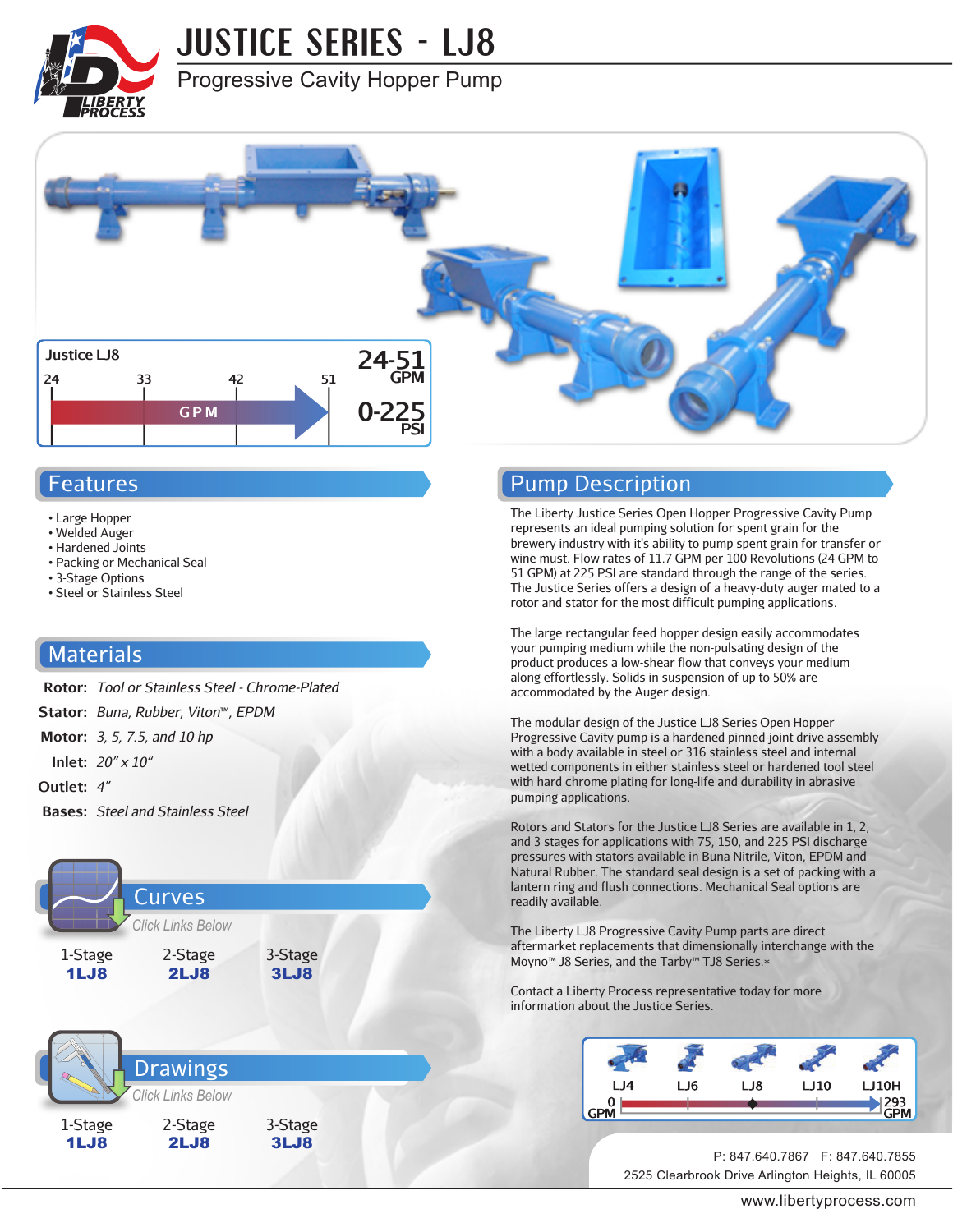

## **JUSTICE SERIES - 1LJ8**

Progressive Cavity Pump

Performance Curves

| <b>RPM</b>           | 100 |           |               | 300   500   700   900 |      |
|----------------------|-----|-----------|---------------|-----------------------|------|
| <b>NPSH</b><br>REQ'D | .8  | 2.2       | 3.7           | 6.9                   | 10.5 |
| MIN.<br>HP           | 1/2 | $1 - 1/2$ | $\mathcal{P}$ | 3                     | 5    |



DIFFERENTIAL PRESSURE (PSI)



**BACK TO TOP**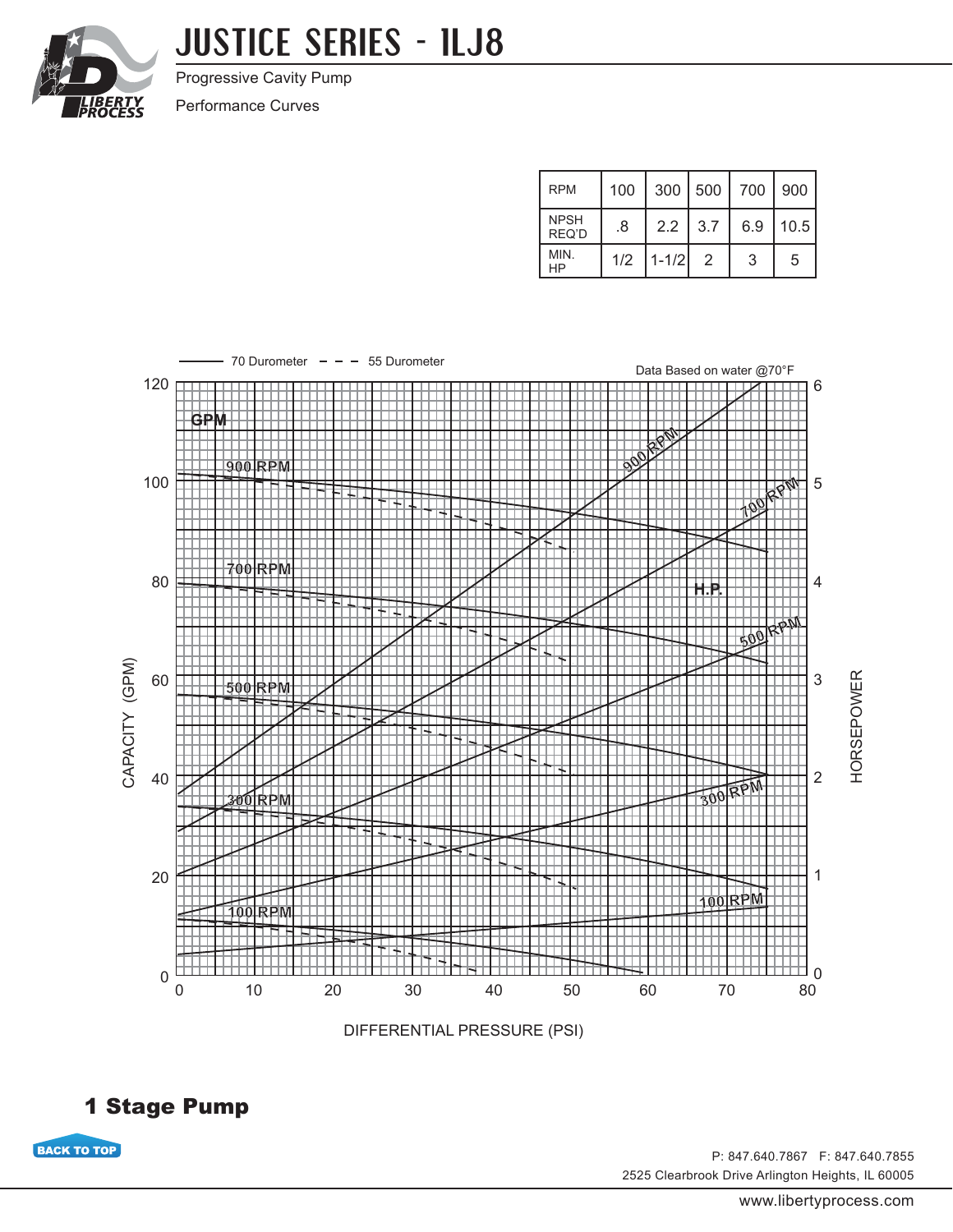

## **JUSTICE SERIES - 2LJ8**

Progressive Cavity Pump

Performance Curves

| <b>RPM</b>           | 100       |     | 300   500 | 700   900   |      |
|----------------------|-----------|-----|-----------|-------------|------|
| <b>NPSH</b><br>REQ'D | .8        | 2.2 | 3.7       | 6.9         | 10.5 |
| MIN.<br>HP           | $1 - 1/2$ | 3   | 5         | 7-1/2 7-1/2 |      |



2 Stage Pump

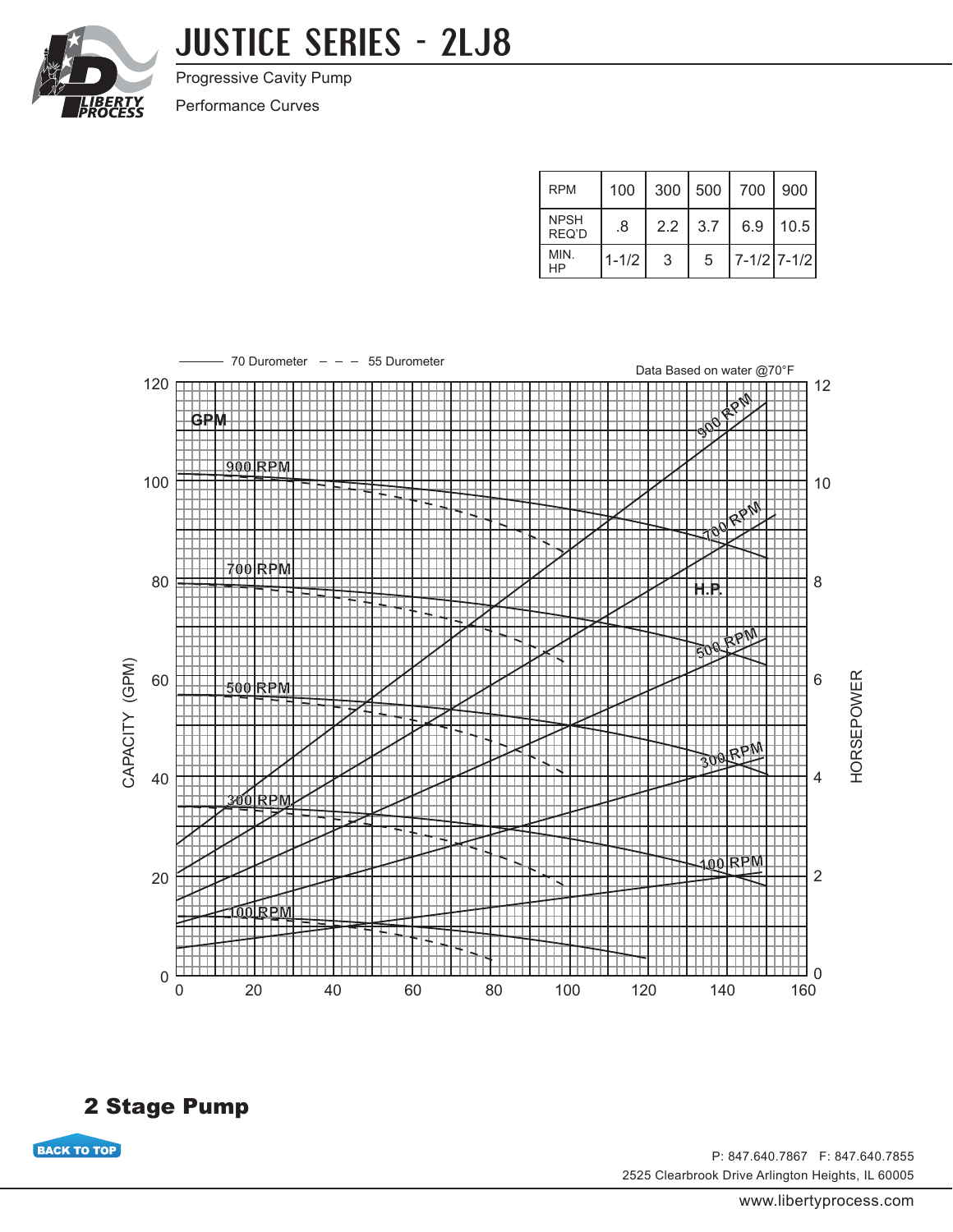

## **JUSTICE SERIES - 3LJ8**

Progressive Cavity Pump

Performance Curves

| <b>RPM</b>           | 100 | 300 | $\vert$ 500 | 700 | $\mid$ 900 |
|----------------------|-----|-----|-------------|-----|------------|
| <b>NPSH</b><br>REQ'D | .8  | 2.2 | 3.7         | 6.9 | 10.5       |
| MIN.<br>ΗP           | 2   | 5   | $7 - 1/2$   | 10  | 10         |



DIFFERENTIAL PRESSURE (PSI)



**BACK TO TOP**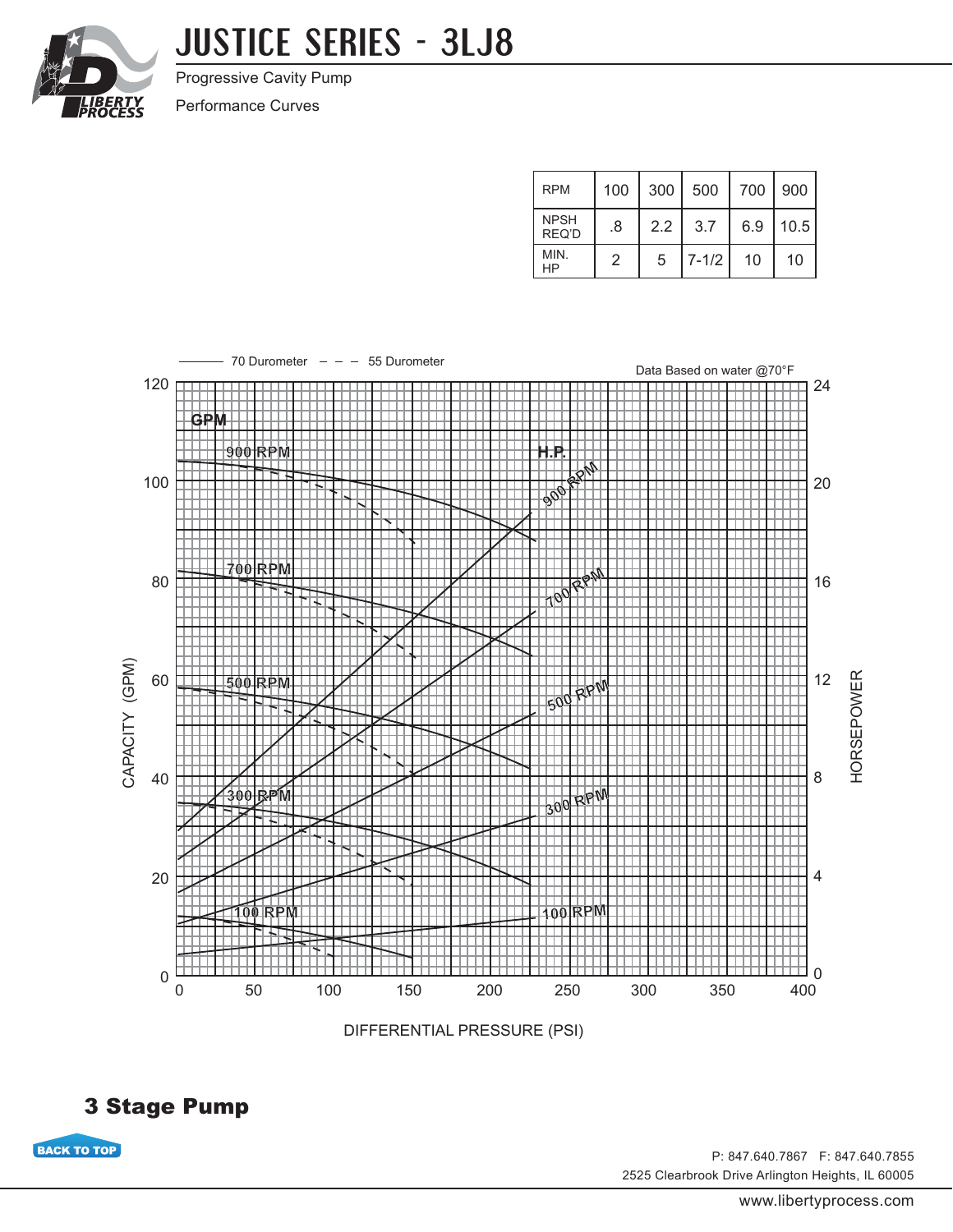www.libertyprocess.com

2525 Clearbrook Drive Arlington Heights, IL 60005

P: 847.640.7867 F: 847.640.7855

ALL DIMN: Inches

 $\ddot{\phantom{0}}$ 

## 1 Stage Pump







Dimensional Drawings Progressive Cavity Pump

JUSTICE SERIES - ILJ8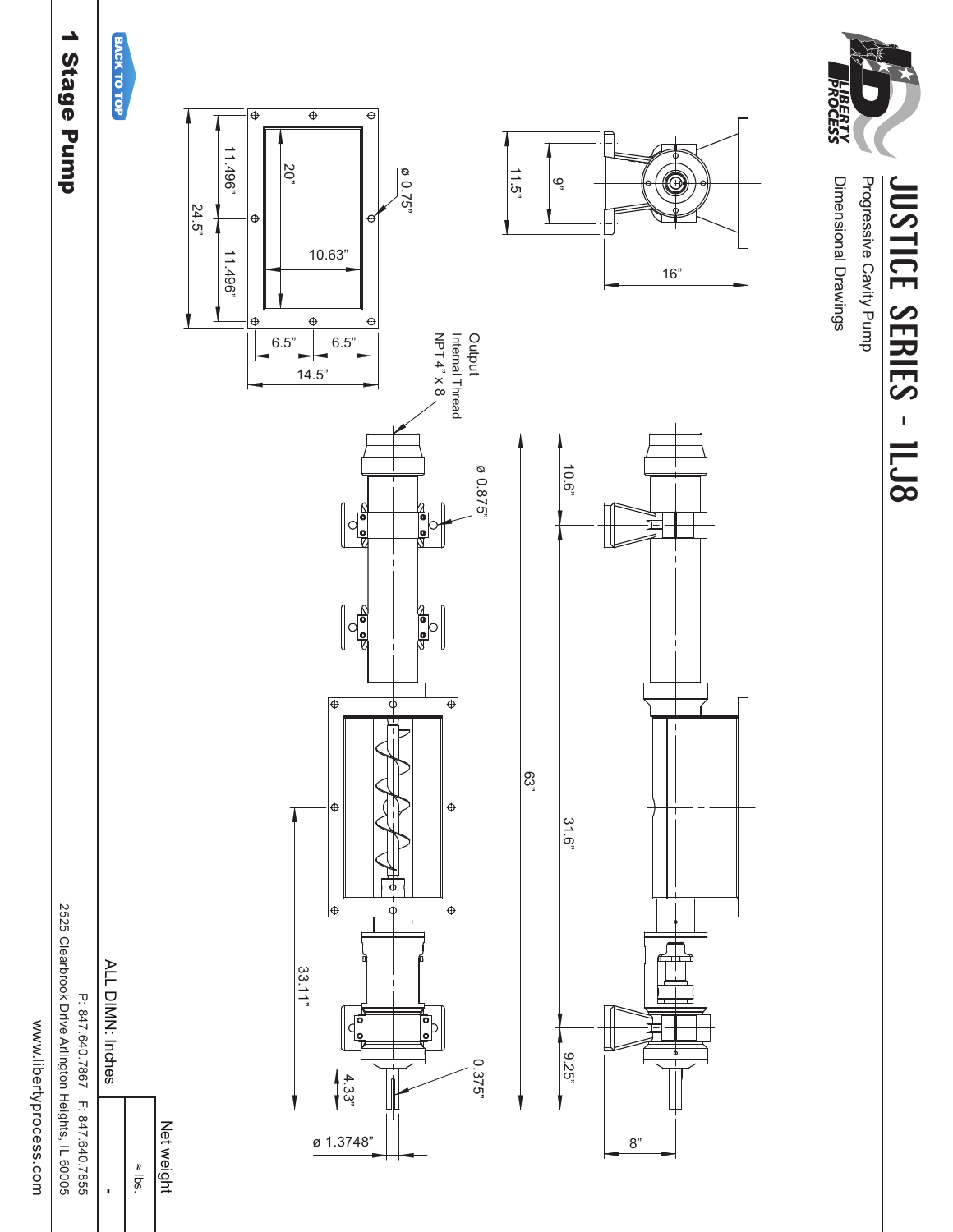www.libertyprocess.com

2525 Clearbrook Drive Arlington Heights, IL 60005 P: 847.640.7867 F: 847.640.7855

ALL DIMN: Inches

 $rac{1}{2}$ 

 $\ddot{\phantom{0}}$ 

2 Stage Pump







Progressive Cavity Pump **JUSTICE SERIES - 2LJ8** 

咱

 $16"$ 

Dimensional Drawings